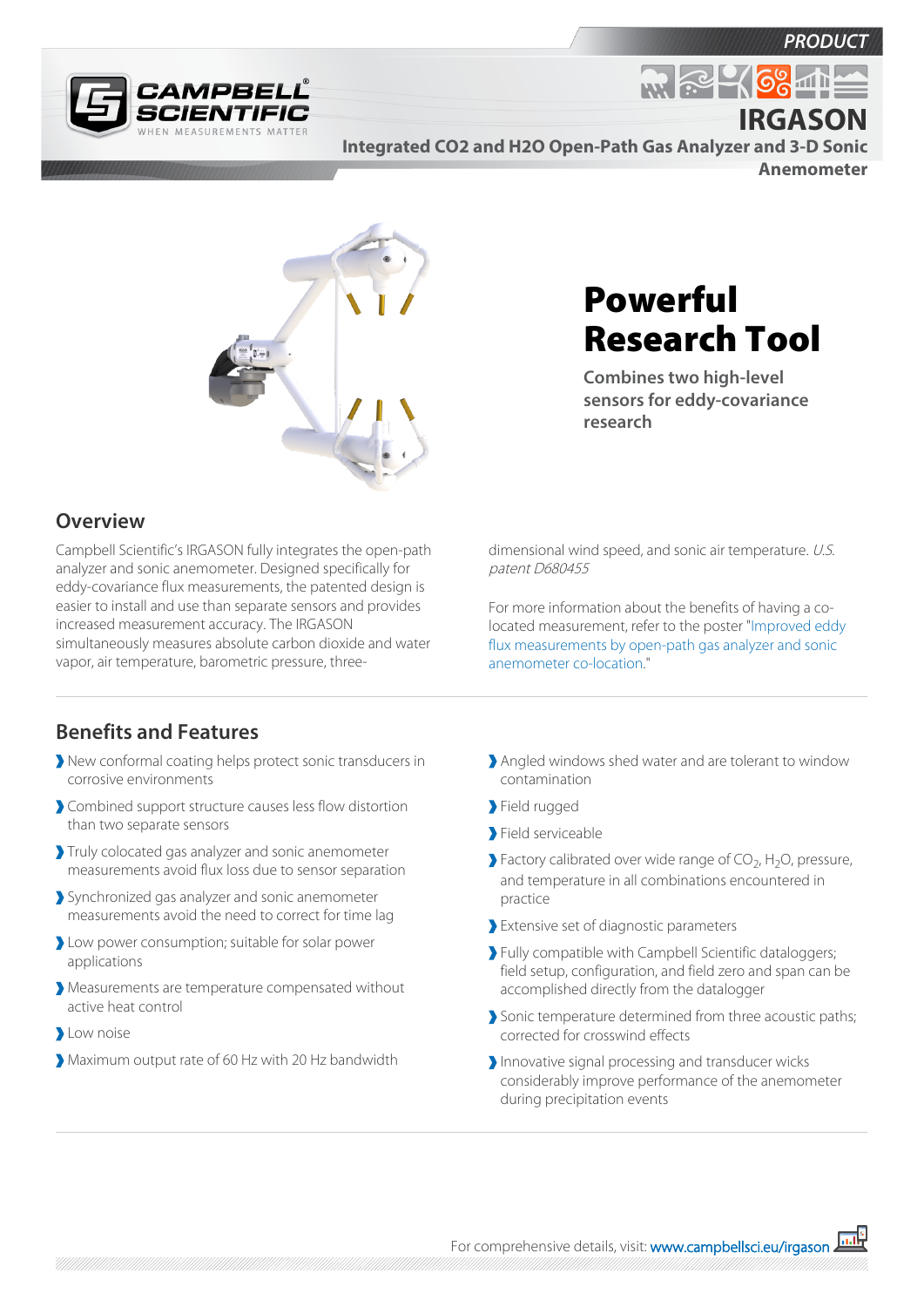## **Technical Description**

The IRGASON has the following outputs:

- $U_{x}$  (m/s)
- Uy (m/s)
- $U_{Z}$  (m/s)
- Sonic Temperature (°C)
- Sonic Diagnostic
- $CO<sub>2</sub>$  Density (mg/m<sup>3</sup>)

## **Specifications**

| $H2O$ Density (g/m <sup>3</sup> ) |  |
|-----------------------------------|--|
|-----------------------------------|--|

- Gas Analyzer Diagnostic
- Ambient Temperature (°C)
- Atmospheric Pressure (kPa)
- CO<sub>2</sub> Signal Strength
- H<sub>2</sub>O Signal Strength
- Source Temperature (°C)

| Patent                                     | U.S. Patent No. D680455                                                                                                              | Assumes the following: the<br>gas analyzer was properly zero<br>and spanned using the<br>appropriate standards; $CO2$<br>span concentration was 400<br>ppm; H <sub>2</sub> O span dewpoint was<br>at 12°C (16.7 ppt); zero/span<br>temperature was 25°C; zero/<br>span pressure was 84 kPa;<br>subsequent measurements<br>made at or near the span<br>concentration; temperature is<br>not more than ±6°C from the |                                                                                                                 |  |
|--------------------------------------------|--------------------------------------------------------------------------------------------------------------------------------------|--------------------------------------------------------------------------------------------------------------------------------------------------------------------------------------------------------------------------------------------------------------------------------------------------------------------------------------------------------------------------------------------------------------------|-----------------------------------------------------------------------------------------------------------------|--|
| <b>Operating Temperature</b><br>Range      | -30 $^{\circ}$ to +50 $^{\circ}$ C                                                                                                   |                                                                                                                                                                                                                                                                                                                                                                                                                    |                                                                                                                 |  |
| Calibrated Pressure Range                  | 70 to 106 kPa                                                                                                                        |                                                                                                                                                                                                                                                                                                                                                                                                                    |                                                                                                                 |  |
| Input Voltage Range                        | 10 to 16 Vdc                                                                                                                         |                                                                                                                                                                                                                                                                                                                                                                                                                    |                                                                                                                 |  |
| Power                                      | 5 W (steady state and power up)<br>at $25^{\circ}$ C                                                                                 |                                                                                                                                                                                                                                                                                                                                                                                                                    |                                                                                                                 |  |
| Measurement Rate                           | 60 Hz                                                                                                                                |                                                                                                                                                                                                                                                                                                                                                                                                                    |                                                                                                                 |  |
| Output Bandwidth                           | 5, 10, 12.5, or 20 Hz (user-<br>programmable)                                                                                        |                                                                                                                                                                                                                                                                                                                                                                                                                    |                                                                                                                 |  |
| <b>Output Options</b>                      | SDM, RS-485, USB, analog $(CO2)$<br>and $H_2O$ only)                                                                                 |                                                                                                                                                                                                                                                                                                                                                                                                                    | zero/span temperature; and<br>ambient temperature is within<br>the gas analyzer operating<br>temperature range. |  |
| Auxiliary Inputs                           | Air temperature and pressure                                                                                                         |                                                                                                                                                                                                                                                                                                                                                                                                                    |                                                                                                                 |  |
| Warranty                                   | 3 years or 17,500 hours of<br>operation (whichever comes<br>first)                                                                   | Precision RMS (maximum)<br>0.2 mg/m <sup>3</sup> (0.15 $\mu$ mol/mol)<br>Nominal conditions for precision<br>verification test: 25°C, 86 kPa,<br>400 µmol/mol CO <sub>2</sub> , 12°C                                                                                                                                                                                                                               |                                                                                                                 |  |
| Cable Length                               | 3 m (10 ft) from IRGASON® to<br>EC100                                                                                                |                                                                                                                                                                                                                                                                                                                                                                                                                    |                                                                                                                 |  |
| Weight                                     | 3.2 kg (7.1 lb) for EC100<br>electronics<br>2.8 kg (6.1 lb) for IRGASON®<br>head and cables                                          | dewpoint, and 20 Hz<br>bandwidth.                                                                                                                                                                                                                                                                                                                                                                                  |                                                                                                                 |  |
|                                            |                                                                                                                                      | Calibrated Range                                                                                                                                                                                                                                                                                                                                                                                                   | 0 to 1,000 µmol/mol (0 to 3,000<br>µmol/mol available upon<br>request.)                                         |  |
| <b>Gas Analyzer</b>                        |                                                                                                                                      |                                                                                                                                                                                                                                                                                                                                                                                                                    | Zero Drift with Temperature ±0.55 mg/m <sup>3</sup> /°C (±0.3 µmol/                                             |  |
| Path Length                                | 15.37 cm (6.05 in.)<br>A temperature of 20°C and<br>pressure of 101.325 kPa was<br>used to convert mass density to<br>concentration. | (maximum)                                                                                                                                                                                                                                                                                                                                                                                                          | $mol$ <sup>o</sup> $C$ )                                                                                        |  |
|                                            |                                                                                                                                      | Gain Drift with Temperature ±0.1% of reading/°C<br>(maximum)                                                                                                                                                                                                                                                                                                                                                       |                                                                                                                 |  |
|                                            |                                                                                                                                      |                                                                                                                                                                                                                                                                                                                                                                                                                    | Cross Sensitivity (maximum) $\pm 1.1 \times 10^{-4}$ mol CO <sub>2</sub> /mol H <sub>2</sub> O                  |  |
| Gas Analyzer - CO <sub>2</sub> Performance |                                                                                                                                      | Gas Analyzer - H <sub>2</sub> O Performance                                                                                                                                                                                                                                                                                                                                                                        |                                                                                                                 |  |
| -NOTE-                                     | A temperature of 20°C and<br>pressure of 101.325 kPa was<br>used to convert mass density to<br>concentration.                        | $-NOTE-$                                                                                                                                                                                                                                                                                                                                                                                                           | A temperature of 20°C and<br>pressure of 101.325 kPa was<br>used to convert mass density to<br>concentration.   |  |
| Accuracy                                   | 1% (standard deviation of<br>calibration residuals)                                                                                  | Accuracy                                                                                                                                                                                                                                                                                                                                                                                                           | 2% (standard deviation of<br>calibration residuals)                                                             |  |